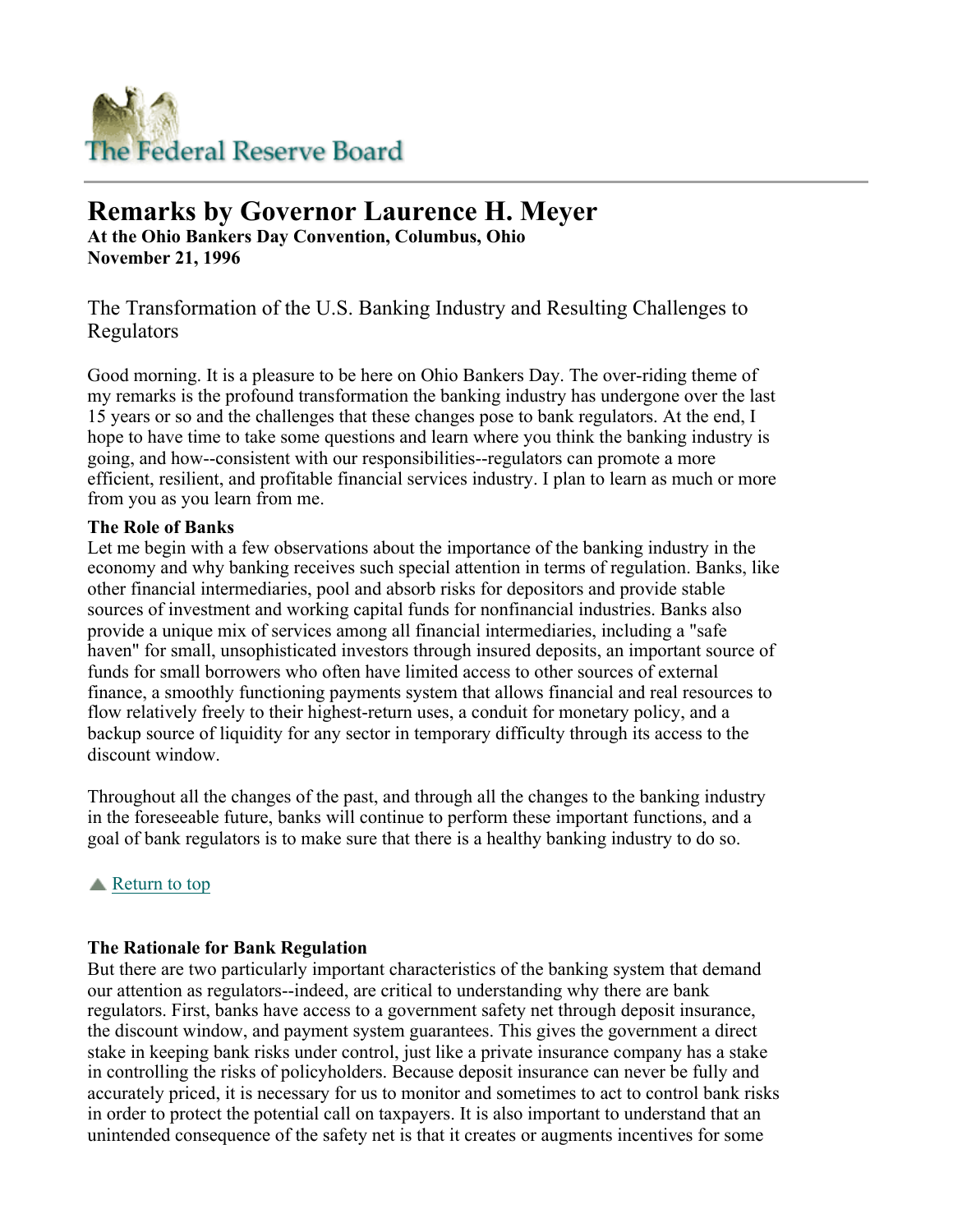banks to take additional risks. That is, the safety net creates moral hazard incentives to gamble because the safety net--and potentially taxpayers--may absorb most of the losses if the gamble fails. Deposit insurance gets in the way of the depositors signaling a bank when it takes excessive risks.

The second characteristic of banks that requires the special attention of regulators is that banks are capable of being the conduits of systemic risk and crisis in financial markets. A breakdown of the payments system or other contagion effect that hampers the ability of banks to intermediate credit flows could have serious adverse consequences for the economy, again requiring the special attention of regulators to bank risks.

The challenge is to strike a balance in regulation so that, on the one hand, taxpayers are protected, extensions of the safety net are avoided, and moral hazard incentives are mitigated without, on the other hand, undermining the competitiveness of the banking industry and its ability to take risk, and therefore damaging the entity the regulators are trying to protect.

## **■** Return to top

## **The Evolution of Bank Regulation**

Although this rationale for bank regulation has not changed, in the last decade and a half there has been a significant evolution in approach of regulators toward maintaining the safety and soundness of the banking industry. From the 1930s through most of the 1970s, regulators focused on keeping the banking industry safe and sound by protecting banks from competition and by limiting the activities in which they could participate. This meant, for example, prohibiting interstate banking, restricting the rates that banks could pay on deposits, and preventing commercial banks from competing in other product markets, such as investment banking. During this period, the financial services industry was segmented into separate entities providing commercial banking, investment banking, insurance services, etc. This separation was largely due to legislative and regulatory decisions. A consequence of the separation was that firms in each segment of the financial services industry were protected from competition from firms providing the other services.

Starting in the late 1970s, the changed economic environment along with advances in technology, financial innovations, and globalization resulted in increased competition to U.S. banks by thrifts, nondepository financial institutions, foreign banks, and the capital markets. Higher and more variable interest rates, and the accompanying increased yield sensitivity of depositors and borrowers, contributed to the development of money market mutual funds as alternatives to bank deposits and the growth of finance companies and commercial paper as substitutes for bank loans. The increase in external competition brought a swift response from both banks and their regulators.

Banks responded to the challenge by expanding in ways that they could, also taking advantage of improvements in technology and applied finance. They expanded their roles as intermediaries through off-balance-sheet activities such as securitization, back-up lines of credit and derivatives, and, in the process, substituted fee income for some of the interest income lost through competition with other financial intermediaries. In addition, banks sought expanded powers to help them compete, including being able to cross state borders, set their own deposit rates and account types, and--by the late-1980s--expand into securities underwriting activities.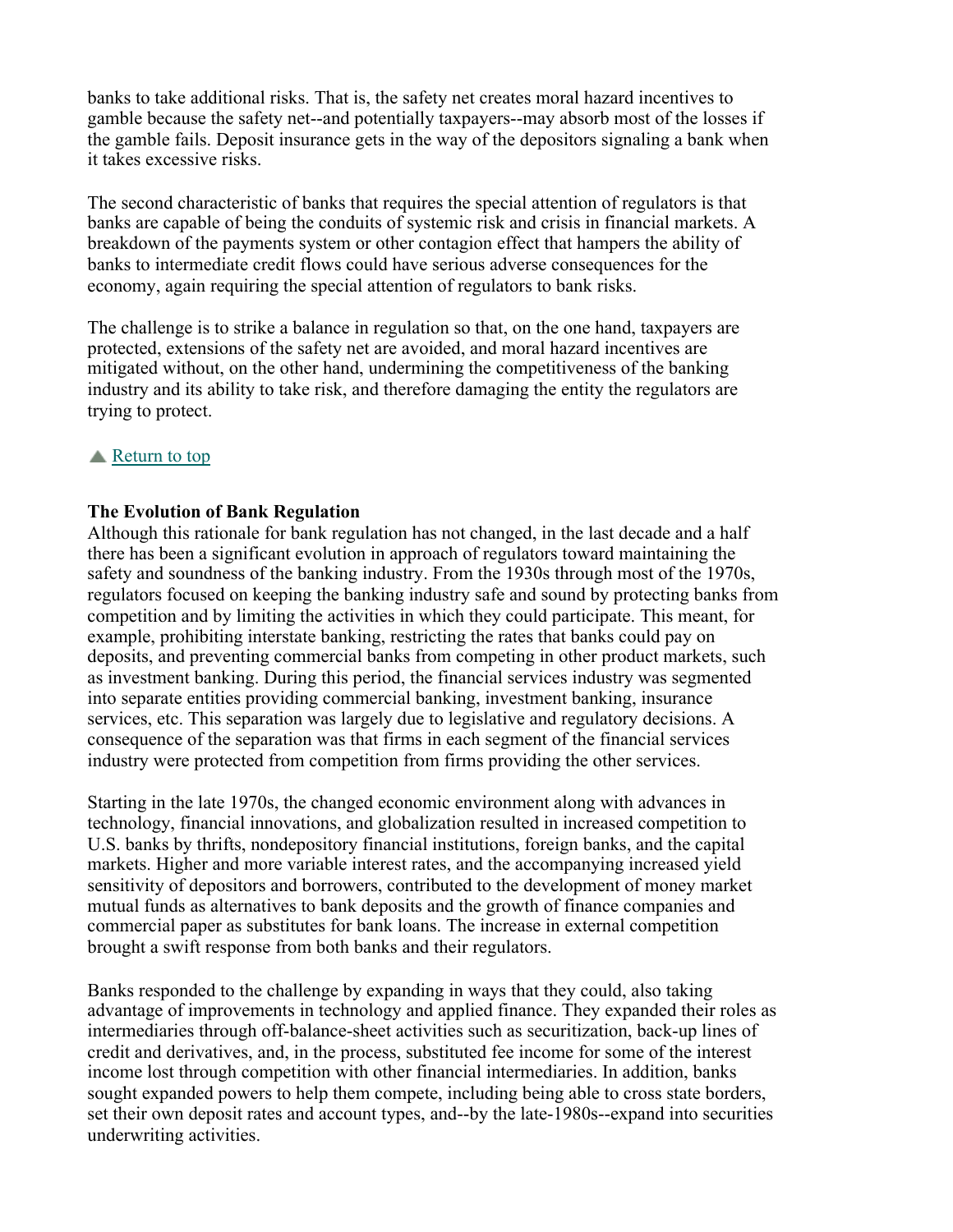Regulators responded to the new environment by reducing the regulatory burden on banks and allowing them to compete on a more level playing field with nonbanking firms. That is, the new market realities required a reorientation in emphasis from protecting banks from competition to giving banks the opportunity to compete not only with other banks but with nonbank competitors as well. By allowing banks to enter other states, set their own prices, and engage in other than traditional banking activities, the orientation of regulators evolved toward protecting the safety net while allowing banks to deliver financial services to the public efficiently, profitably, and with sufficient capital to be protected against unforeseen events.

## Return to top

#### **Structural Change in the Banking Industry**

As a result of this process of structural change, the banking industry of the mid-1990s in many ways hardly resembles that of the late 1970s and early 1980s. Some of the major changes that I want to focus on are the increased consolidation of the industry, the decline in traditional banking services as a result of increased outside competition, the expansion in bank powers, including the move into nontraditional activities to offset the competition for their traditional products, the increased emphasis on risk management in response to the increased complexity of financial instruments and practices, and the evolution of capital standards and capital positions to keep abreast of the changing risk profiles of banking organization.

#### *Consolidation in the banking industry*

One of the most obvious and dramatic changes is the consolidation of the banking industry. The number of independent banking organizations--by which I mean top-tier holding companies plus unaffiliated banks--has shrunk by more than one-third since the late 1970s, from more than 12,000 to fewer than 8,000. The percentage of banking assets controlled by organizations with more than \$100 billion has about doubled, and is now close to a fifth of all U.S. banking assets, while the percentage of banking assets in banking organizations with less than \$100 million in assets has dropped by half, from about 14 percent to 7 percent of industry assets.

Much of the consolidation is a direct outgrowth of the removal of geographic restrictions on bank branching and holding company acquisitions by the individual states, a process that is now being extended by the Reagle-Neal Interstate Banking and Branch Efficiency Act of 1994. This deregulation encourages the banking industry to become more efficient at serving the public's needs by allowing the efficient competitors to succeed and manage more of the industry's resources. The banking industry has also become stronger through the geographic diversification of risks made possible by interstate banking.

Importantly, the interstate expansion of large banks does not mean the end of small banks. Past experience has consistently shown that when large banking organizations enter a new local market by acquisition, the existing small banks that are efficient can compete successfully and maintain their market shares and profitability. We fully expect thousands of small banks to remain in business even after nationwide branching is fully implemented.

## *The emergence of, and response to, increased outside competition: a decline in traditional banking and the growth of nontraditional activities*

Over the last 15 years, there has also been a substantial increase in competition to the U.S.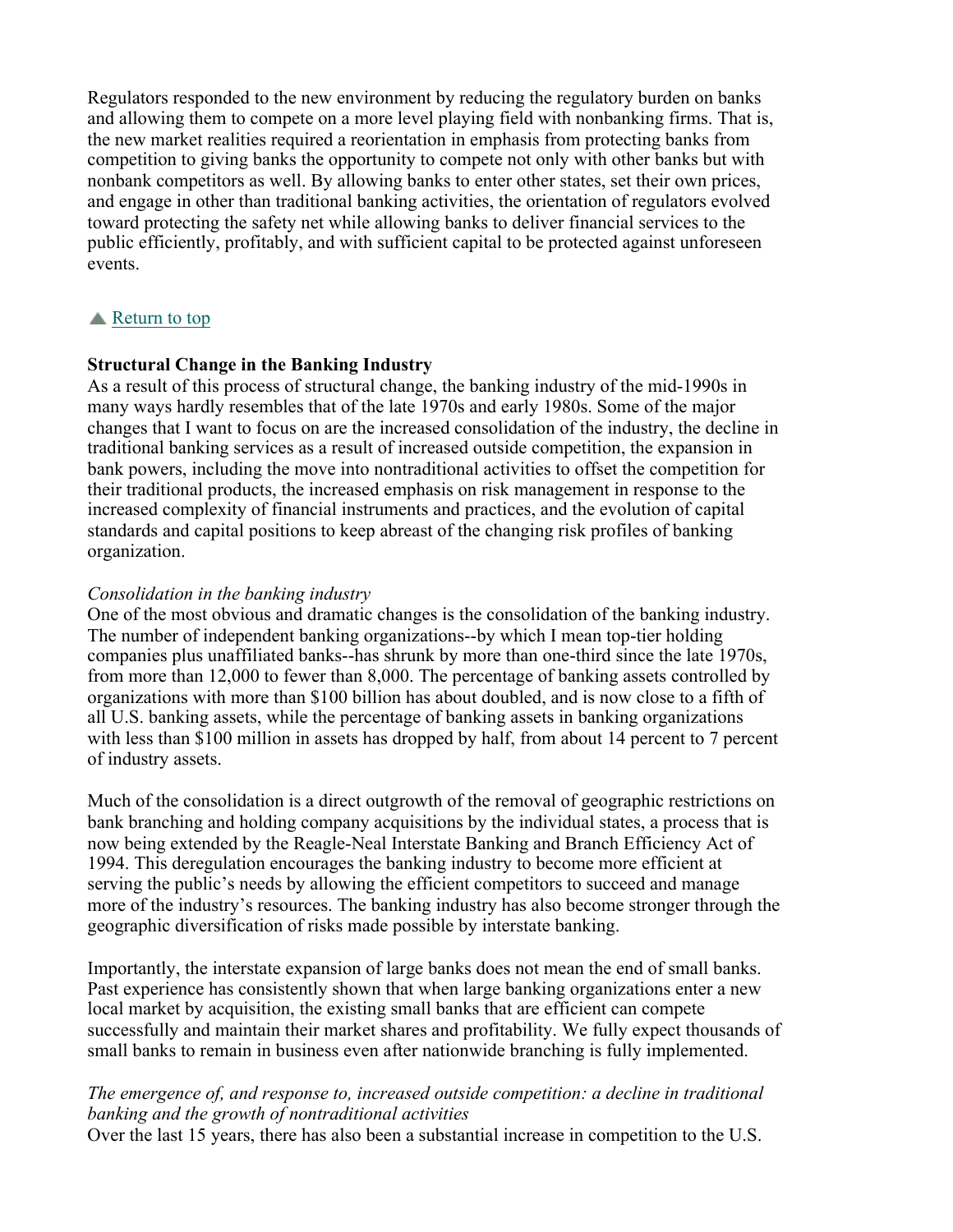banking industry from capital markets, less-regulated domestic financial institutions, and foreign institutions. As a result, U.S. banks have lost substantial market shares of many of the asset and liability categories that were the mainstay of traditional banking. However, these declines in market share for banks in traditional product lines do not suggest that the banking industry itself is in decline. After factoring into the analysis the rapid expansion of nontraditional off-balance-sheet activities, research suggests that the banking industry continues to grow, although not as fast as financial markets as a whole. The banking industry, for example, has grown at about the same rate as GDP and the new products of the banking industry--such as derivative contracts and other off-balance-sheet activities--have skyrocketed.

The most important indicators of whether the banking industry is in decline--measures of financial performance--are even more positive. The banking industry is profitable, able to raise capital in financial markets, and has a relatively high market-to-book ratio. These performance indicators also suggest that resources will continue to flow into the industry, rather than out of the industry. The evidence taken as a whole suggests that the banking industry is weathering the increase in outside competition and is competing well against it.

## **■** Return to top

## *The expansion of bank powers*

The powers of banking organizations also grew dramatically over this time period in two different ways. First, in the early 1980s, the Monetary Control Act gave banks the right to set their own deposit interest rates and offer new types of accounts, such as household transactions accounts that paid market-based interest rates.

Another major way in which banking organization powers expanded over this period was the increase in the number of banking activities permitted to nonbank affiliates of bank holding companies. Regulators allowed bank holding companies to enter more and more product markets over this time period. Bank holding companies can now have separately capitalized subsidiaries that offer investment advice, provide discount brokerage services, and underwrite both debt and equity securities, albeit under restricted circumstances. The market also played a large part in blurring the old distinctions between banks and nonbanks, as other financial services companies began to offer more products with characteristics close to those of bank deposits and loans. Again, the regulatory shift in orientation was in large part a reaction to the market--banks were given more power to compete with nonbanks in part because nonbanks were figuring out better ways to compete against banks.

It is also notable that over time banks have taken much greater advantage of the powers they already had. As I mentioned earlier, banks greatly increased their use of off-balance-sheet guarantees to follow some of their loan customers who chose to borrow their funds elsewhere, and banks were also active players in the new derivative products of the 1980s and 1990s.

*Increased emphasis on risk management and the growing importance of market risk* Despite these many changes, the core business of banking has remained the measurement, acceptance, and management of risk, although a number of important developments over the last 15 to 20 years have improved the abilities of banks to perform these functions. The most notable developments are in the area of market risks. Derivative contracts such as futures and swaps are essentially new lines of business for banks in the last decade and a half,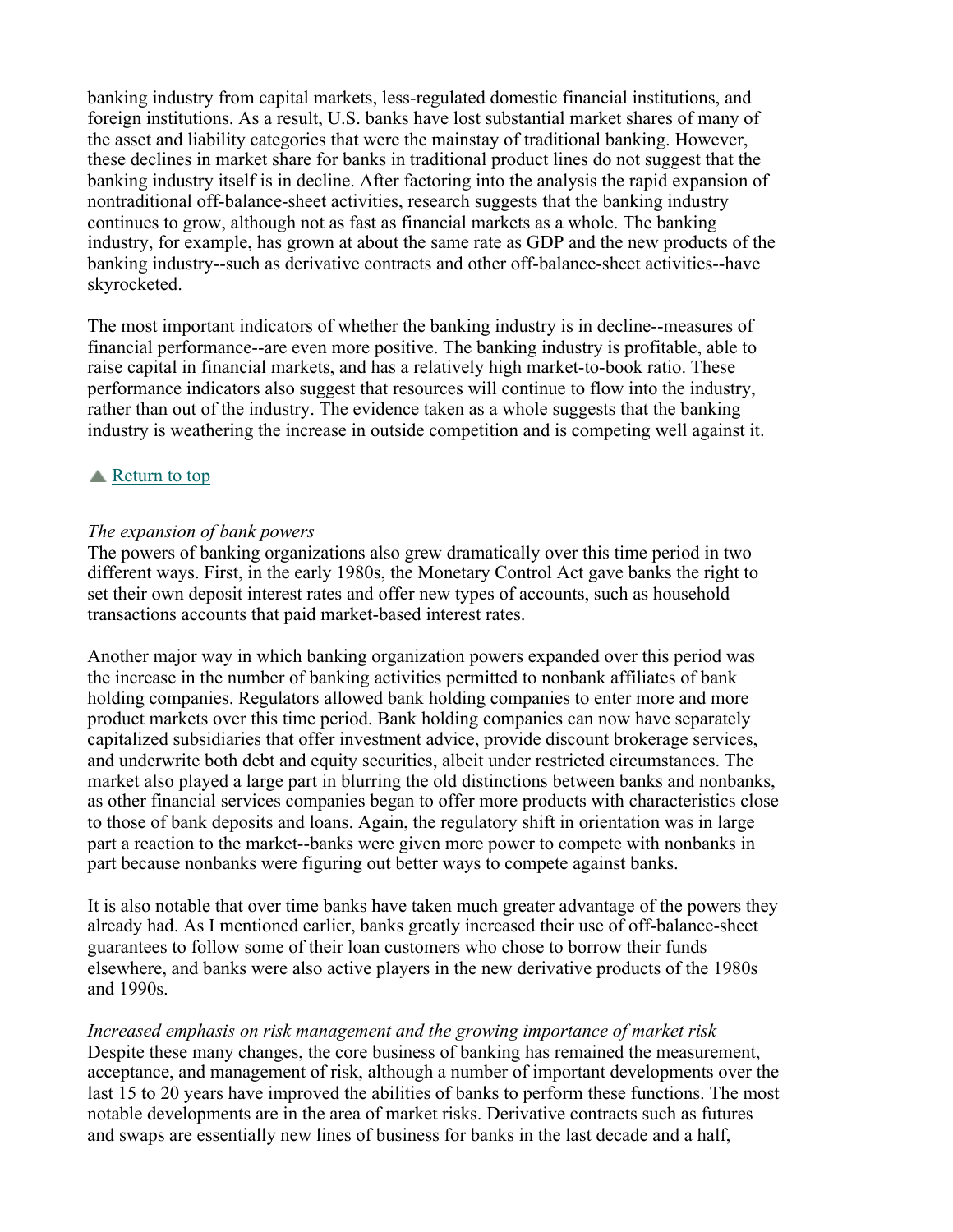which allow banks to measure, accept, and manage market risks to a much greater extent than in the past.

In the 1970s, banks primarily measured, accepted, and managed the credit risks of illiquid loans and dealt little with market risks other than minimal asset-liability duration matching. The rapid developments in market risk tools have facilitated an expansion of the core business of banking to put an increased emphasis on market risks, but banks are nonetheless still primarily in the same core business of measuring, accepting, and managing risks.

However, it is important to recognize that having access to improved risk management technologies does not necessarily make banks safer. Despite the improvements in the abilities of banks to understand and control risks, the risks of the institutions themselves ultimately also depend importantly on the incentives of bank managers and owners to control risks, and on the economic environment in which they operate. There is little benefit, and perhaps net costs, in having a bank manager know how to measure, accept, and manage risks accurately if this ability is used to take excessive risks that are largely borne by the federal safety net and potentially by taxpayers. Similarly, when the economic environment turns against bank investments, many banks will become risky and some will fail, even if they have managed their risks fairly well.

## **■** Return to top

## *The source of the large number of bank failures in the 1980s and the dramatic improvement in the health of the banking system in the 1990s*

These caveats are well illustrated by comparing the circumstances of U.S. banks in the 1980s versus the 1990s. During the 1980s, bank failures were increasing, and by the end of the decade banks were failing at the rate of about 200 per year. Even greater problems were experienced by the savings and loan industry. These problems have been largely attributed to two factors.

First, when banks or savings and loans get into very low or negative capital positions, the moral hazard problem I discussed earlier may become more severe. There is a possibility of purposely taking on additional risks to gamble their way out of trouble. When there is little capital at risk, the owners get much of the benefits if the gamble pays off, and the safety net and taxpayers bear most of the losses if the gamble fails.

Second, the 1980s saw a number of turbulent economic changes. These included fluctuations in interest rates and inflation rates, swings in the prices of commercial real estate and junk bonds that could not be easily forecast, and regional recessions that caused significant numbers of problem loans. These changes caused damage at many financial institutions, particularly those in geographically undiversified positions without sufficient capital to protect themselves.

Given the poor condition of many banks as late as 1991, it is amazing how healthy the banking industry is now, having written off most of its bad assets, raised large amounts of capital, and returned to profitability, likely having its fifth straight year of record profits in 1996. Bank failures have now retreated to at or near single digits per year. Clearly, this turnaround is too rapid to be completely accounted for by technical and financial innovations in the measurement, acceptance, and management of risk, or by improvements in the diversification and capitalization of banks. Changes in attitudes toward risk taking brought about by the higher capital standards and other factors, and changes in the economic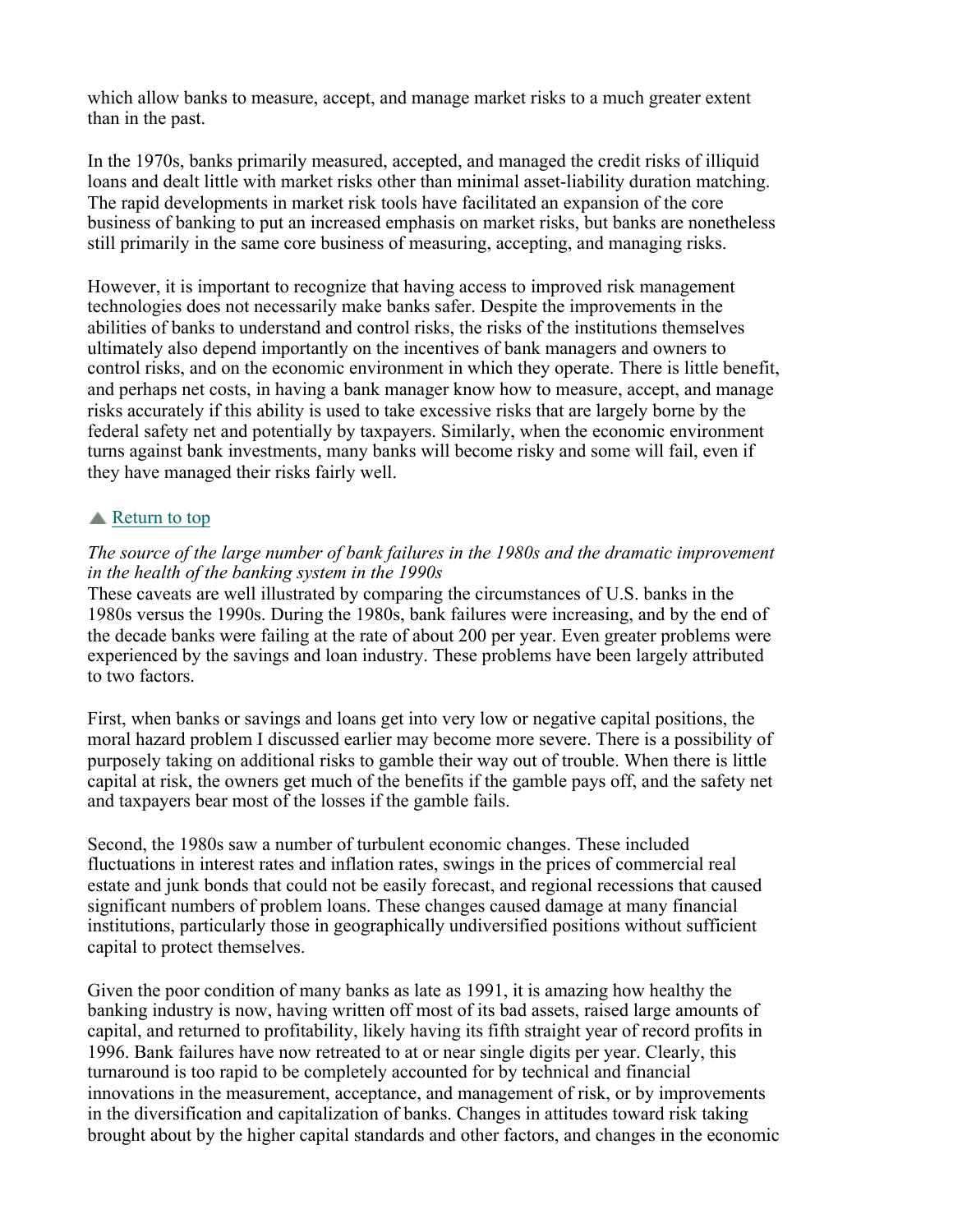environment have also played important roles in the improved health and wealth of the banking industry.

## *The evolution of capital standards and capital positions*

The final development I will discuss is the evolution of the financial capital positions of U.S. banks, since capital is the cornerstone of defense against bank risks. Capital serves two functions in this regard. First, it helps improve the incentives of banks to keep their own risks under control, reducing moral hazard incentives to take those risks that are largely imposed on others. Second, capital is a buffer stock available to absorb risks and economic shocks without creating bankruptcy costs and systemic problems associated with the failure of financial institutions.

A goal of capital requirements--along with bank supervision and quality risk management by the banks themselves--is to make the safety net a moot issue for most banks. That is, by having enough capital available to absorb potential losses and having both the bank and supervisor carefully monitoring and acting to control portfolio risks, the moral hazard incentives of the safety net and the vulnerability of the deposit insurance funds can be kept to a minimum. It is similarly true that the more we can do to keep risk to the safety net under control using capital and other tools, the more powers we can safely grant to banks without placing undue stress on the safety net or meaningfully expanding safety net protection to other activities.

At the end of the 1970s, capital regulation was relatively ad hoc and depended largely on the judgment and discretion of the individual bank's supervisors. Starting in 1981, regulations required banks to hold capital equal to a flat percentage of their balance sheet assets. The next refinement was based on Basle Accord risk-based capital standards--adopted in 1988 and implemented starting in 1990--requiring banks to hold different amounts of capital depending on the perceived credit risk of different on- and off-balance-sheet assets. In addition, to reduce discretion in the enforcement of the standards and the closure of capitalimpaired banks, Congress included "prompt corrective action" provisions in the FDIC Improvement Act of 1991 (FDICIA). Under prompt corrective action, or PCA, banks with capital ratios below certain threshold values are subject to increasingly severe mandatory and discretionary sanctions. Finally, risk-based capital standards which originally only covered credit risks are now being extended to cover market risks.

The process by which the new market risk standards were arrived at is indicative of the new orientation toward incentive-based regulation, allowing well capitalized, efficient banks to compete and imposing costs more selectively on undercapitalized, poorly managed banks. The standards also permit banks that are more efficient at monitoring and controlling their risks to hold less capital than inefficient banks. These regulatory standards are much like what the market would do in the absence of the safety net. The new standards, which apply to banks with substantial trading, allow banks to use their own internal models of risk that are employed in their everyday operations to determine the capital requirements on their trading books. This approach also reflects a new effort to develop refinements in regulatory standards in cooperation with the industry, in part by better understanding the "best practices" that are evolving in the industry and using these as a basis for regulatory standards across the industry.

A cumulative effect of the many changes in capital regulation in the 1980s and early 1990s, as well as other factors, is that banks have much higher capital ratios today than they did 15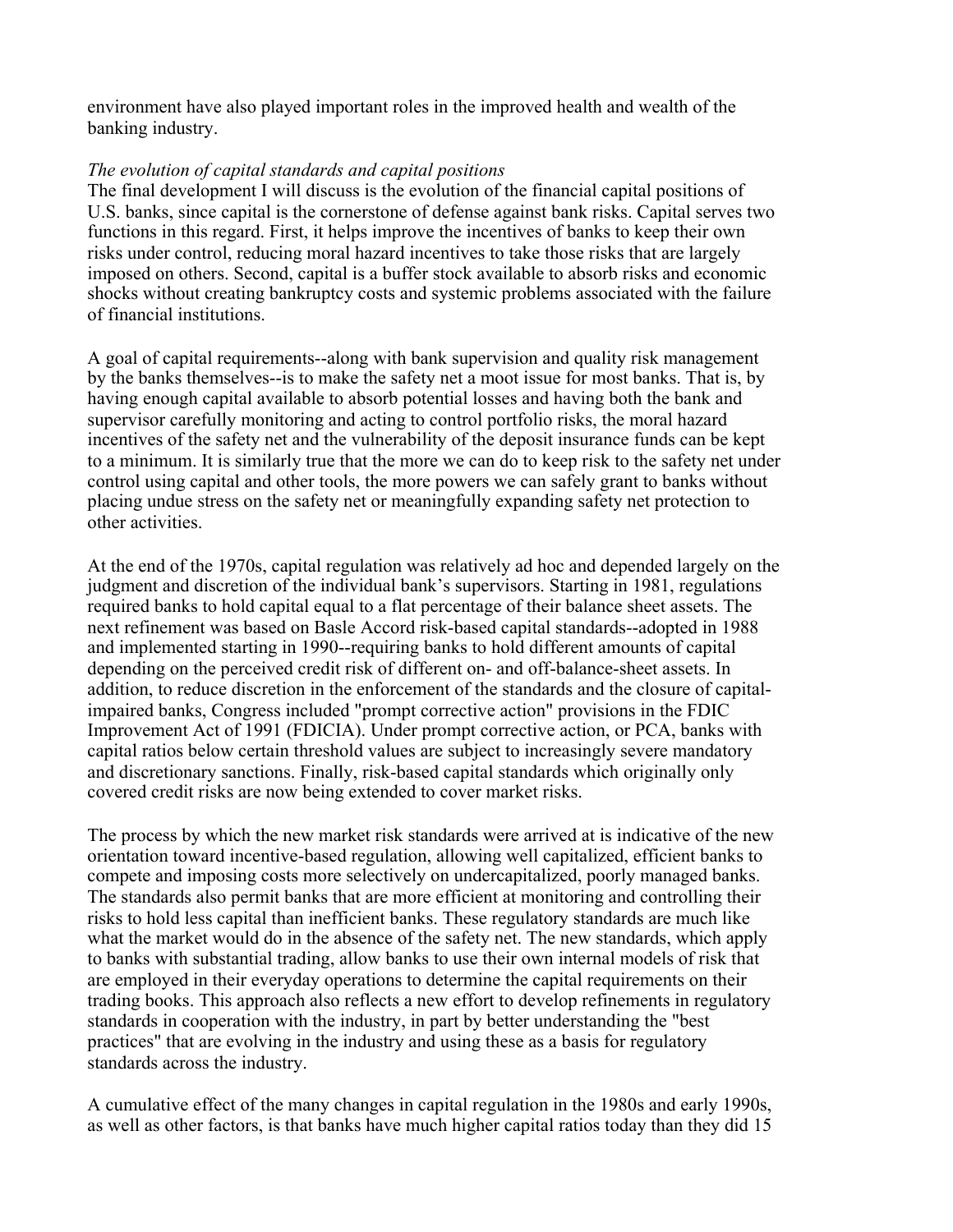years ago, and even 5 years ago. This is especially true at the largest banking organizations. For the banking industry as a whole, the equity-to-assets ratio rose from less than 6 percent at the end of the 1970s to over 8 percent in the mid-1990s. For the largest banking organizations, the capital ratio rose from less than 4 percent to over 7 percent.

## Return to top

#### **The Implications of the Transformation of Banking for Bank Regulation**

We should not be too sanguine about bank capital, however. While the current capital standards are significant improvements over what they replaced, they are still based on broad one-size-fits-all rules. Moreover, the market has begun to focus more on the capitalrisk trade-off: no large bank or parent banking organization, for example, has AAA longterm debt, and only a handful are rated AA, despite the capital ratios I just quoted. Banks at the cutting edge are risk rating their loan portfolios and internally allocating capital to them for management and profitability analysis. Such allocations are superior ways of developing capital allocation for individual banks. Perhaps we will be able in the future to harness banks' internal capital allocations for regulatory purposes. Indeed, the reason for choosing the topics I have discussed thus far is that these structural changes represent an on-going process and are going to continue to challenge us in the future. In the final portion of my remarks, I will try to identify some of the most important challenges that regulators will face as a result of these changes.

#### *Maintaining local competition in the face of continued bank consolidation*

First, with regard to future banking industry consolidation, the Riegle-Neal Interstate Banking and Branching Efficiency Act of 1994 essentially expands the existing regional compacts to the nation as a whole, and overturns the McFadden Act prohibition on interstate branching. Interstate branching to almost all the states is permitted as of June 1, 1997. The removal of these artificial barriers to trade is beneficial and will likely improve efficiency and diversification of risks in the banking industry.

The exact future structure of the banking industry is unknown, but presumably will be driven not just by the removal of legal barriers to competition, but by shifts in technology, efficiency, and risk diversification. The firms with the greatest managerial efficiencies are expected to take over those with the lowest efficiencies and improve them. Research in banking suggests that these differences in managerial efficiency are much larger than any scale and scope economies. Various models predict that several thousand banking organizations are likely to disappear under nationwide banking, but that the remaining banks will still number in the thousands, as small community banks that serve their constituents well are likely to remain in business.

There appear to be two key challenges to regulators regarding consolidation. The first is to be sure that there is adequate competition from banks and nonbanks in local banking markets. Research has suggested that high local market concentration leads to prices that are unfavorable to bank customers--low deposit rates for retail depositors and high loan rates for small business loans. High concentration may also lead to reduced managerial efficiency, as the price cushion provided by market power allows a "quiet life" for managers in which relatively little effort is required to be profitable. Insuring an adequate amount of localmarket competition is essential to avoid these potential problems.

The second challenge brought on by consolidation is to make sure that mergers and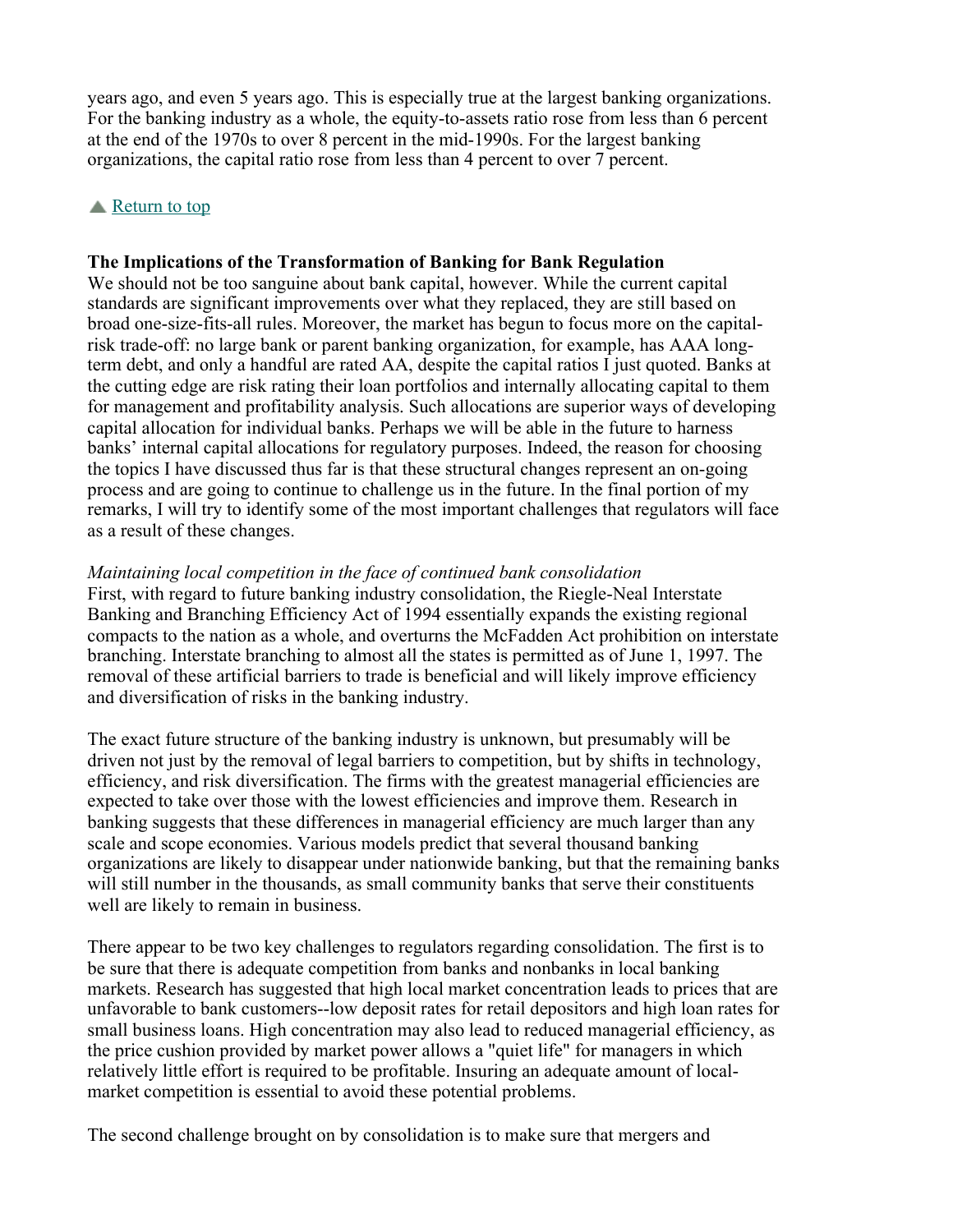acquisitions do not create excessive risks. In this regard, it is important that capital be sufficient to cover any problems during the transition period when the banks and systems are learning to work together, on top of the normal risks of ongoing operations.

## *The interaction of bank powers and bank structure*

The future expansion of banking organization powers also raises some challenges to regulators. Indeed, financial reform will likely be a high priority of the next Congress, perhaps including repeal of Glass-Steagall. One of the results of financial reform, along the lines of the bill Congressman Leach introduced last session, would be the emergence of financial services holding companies that could include both commercial and investment banks. There is also a prospect that banks might be able to expand into insurance activities as well. This would take to a perhaps logical conclusion the recent blurring of the lines between financial services firms.

Whether or not the Glass-Steagall Act is repealed, we face the challenges of insuring that the proposed recent expansion of bank powers through section 20 subsidiaries does not inadvertently expand the safety net protection afforded to banks to protect other, previously nonbank, activities. This would give an unfair subsidy to banking organizations.

While there is no perfect system for allowing financial intermediaries to gain the most from the synergies of joint production while avoiding expansion of the safety net, there are several steps that seem likely to keep this problem under control. First, we need to be sure to require plenty of capital in the bank to keep the value of access to the safety net low. Second, we need to provide reasonable insulation of the bank from the risks of the nonbanking enterprises. The Board believes that the best way to do this is by placing new activities in holding company subsidiaries, rather than in the bank itself or its subsidiaries. The further the separation from the bank, the better is the insulation. A third safeguard to protect the bank and prevent the expansion of the safety net subsidy is the adoption of prudential limitations through firewalls and rules that prohibit or limit certain bank and affiliate transactions. While firewalls may temporarily bend under stress, they nonetheless serve a useful purpose. On the other hand, we must strike a balance and not make the firewalls so rigid that they would eliminate the economic synergies between the banks and their affiliates. In this spirit, the Board last month made an effort to modify firewalls to allow banks to achieve efficiency gains with respect to security underwriting in Section 20 affiliates without creating excessive risks.

The issue of what bank structure is appropriate and prudent in light of expanded banking powers is a particularly controversial one. While the Board's view that the expanded powers should be carried out only in subsidiaries of the bank holding company was incorporated into the Congressman Leach's unsuccessful financial modernization bill in the last Congress, this preference is not shared by all parties to this debate. Some stress the costs associated with the holding company structure and question its benefits from a safety and soundness perspective and, as a result, favor either allowing the new activities to be carried out in a subsidiary of the bank itself or at least allowing banks an option with respect to structural form.

# **■** Return to top

*Staying up-to-date in the supervision of bank risk management as financial products and practices evolve*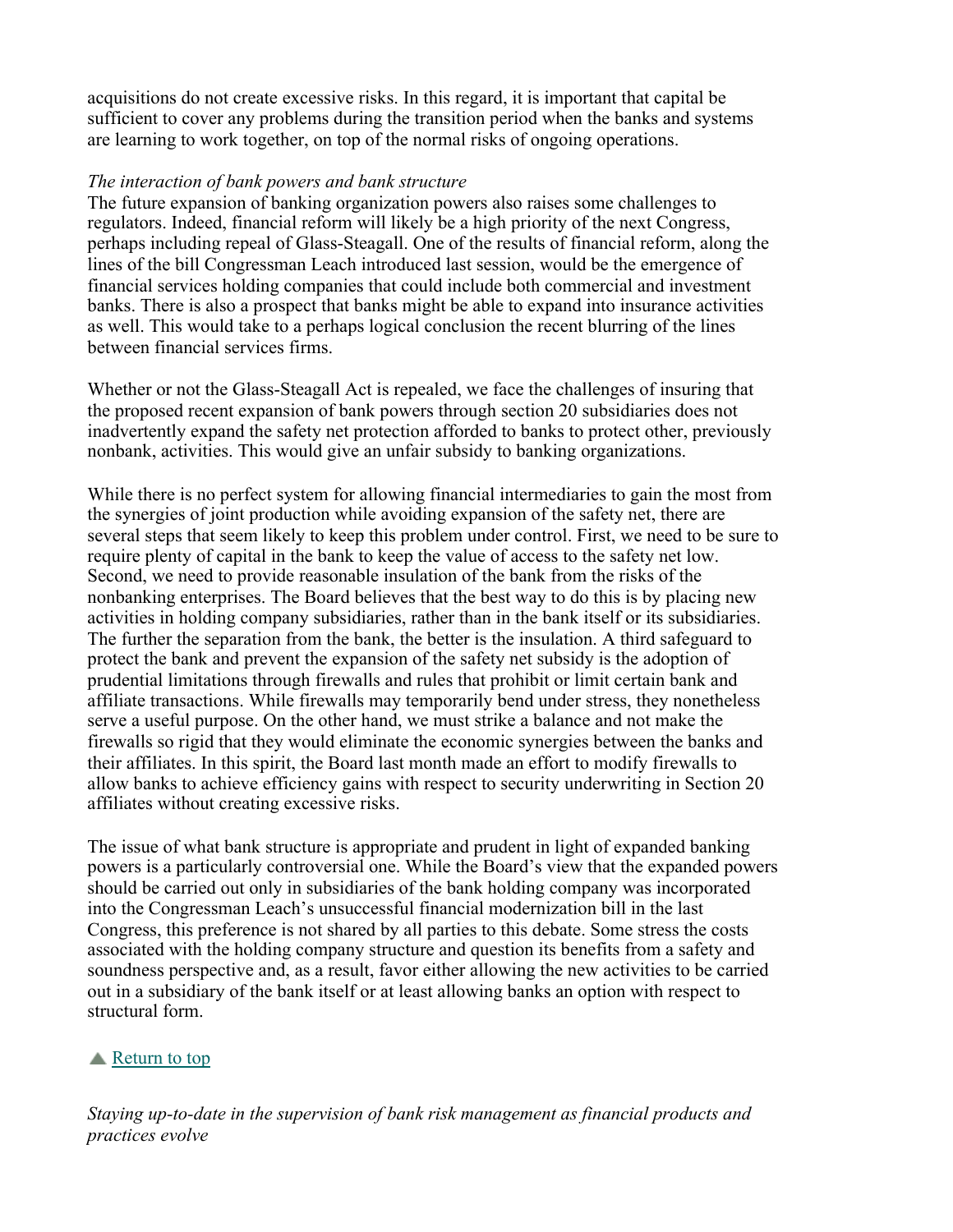There will undoubtedly be further developments in the ways that banks perform their core functions of risk measurement, acceptance, and management as markets continue to evolve improved "best practices" in dealing with market and credit risks. This evolution will continue to challenge regulators to keep capital standards and other risk monitoring and control mechanisms from falling too far behind. One particular challenge is that the continued development of derivative products and other means of managing risks can also allow bank employees to take excessive risks and hide them from supervisors and perhaps from the owners of the bank. It is difficult for regulators to quantify these risks, and even more difficult to design risk-based deposit insurance and risk-based capital systems that accurately incorporate these risks.

In response, regulators will need to stick with capital as the cornerstone of defense against bank risks, both to reduce moral hazard incentives and to provide a buffer stock to absorb losses. A challenge will be to continue to update the capital standards in line with current or not-too-out-of-date risk measurement techniques. Expansion of the recently implemented "internal models" type of approach may be helpful in this regard, using, as I noted earlier, banks' own risk measurements to help set their capital requirements. In addition, many of the techniques used to quantify and control market risks may be transferable for use in quantifying and controlling credit risks in the future.

The task of measuring capital and risks can also be made easier if bank portfolios are made somewhat more transparent. Increased transparency would also facilitate market discipline- a highly desirable goal in our rapidly changing financial environment. A problem here is that it is not always clear how to best encourage transparency. For example, partial market value accounting may involve more costs than benefits. However, it seems clear that this is an issue that will remain on our plates for the foreseeable future.

In addition, the capital standards can and should be augmented by bank supervisors in individual cases. The risk-based capital standards and prompt corrective action rules are, and will remain, only minimum capital guidelines for normal circumstances. Supervisors need to require additional capital when banks are explicitly taking additional risks that are not captured by the guidelines, or when bank risks are excessively opaque and it is too difficult to determine if excessive risks might be undertaken. To accomplish this, it is important to continue to examine banks on a regular basis. There is simply no market substitute for the type of information that can be gathered under the auspices of a bank examination with access to the complete records of a bank.

However, as financial transactions become more complex, supervisors cannot be expected to monitor every detail. Increasingly, supervisors will focus on banks' risk management procedures. Banks will have to convince supervisors that they have prudent risk management procedures and policies and that the bank follows them. Increasingly, supervisors will emphasize your process of risk management and control, and proof that you are using those techniques, in order to determine whether your capital is adequate for your risk profile and procedures.

## *Reducing the burden of regulation and increasing the uniformity in regulation across banking agencies*

While recent banking legislation significantly reduced the regulatory burdens on the banking industry, we all realize that keeping the costs of supervision and regulation low is an important on-going task for all parties. It is particularly important for the federal banking